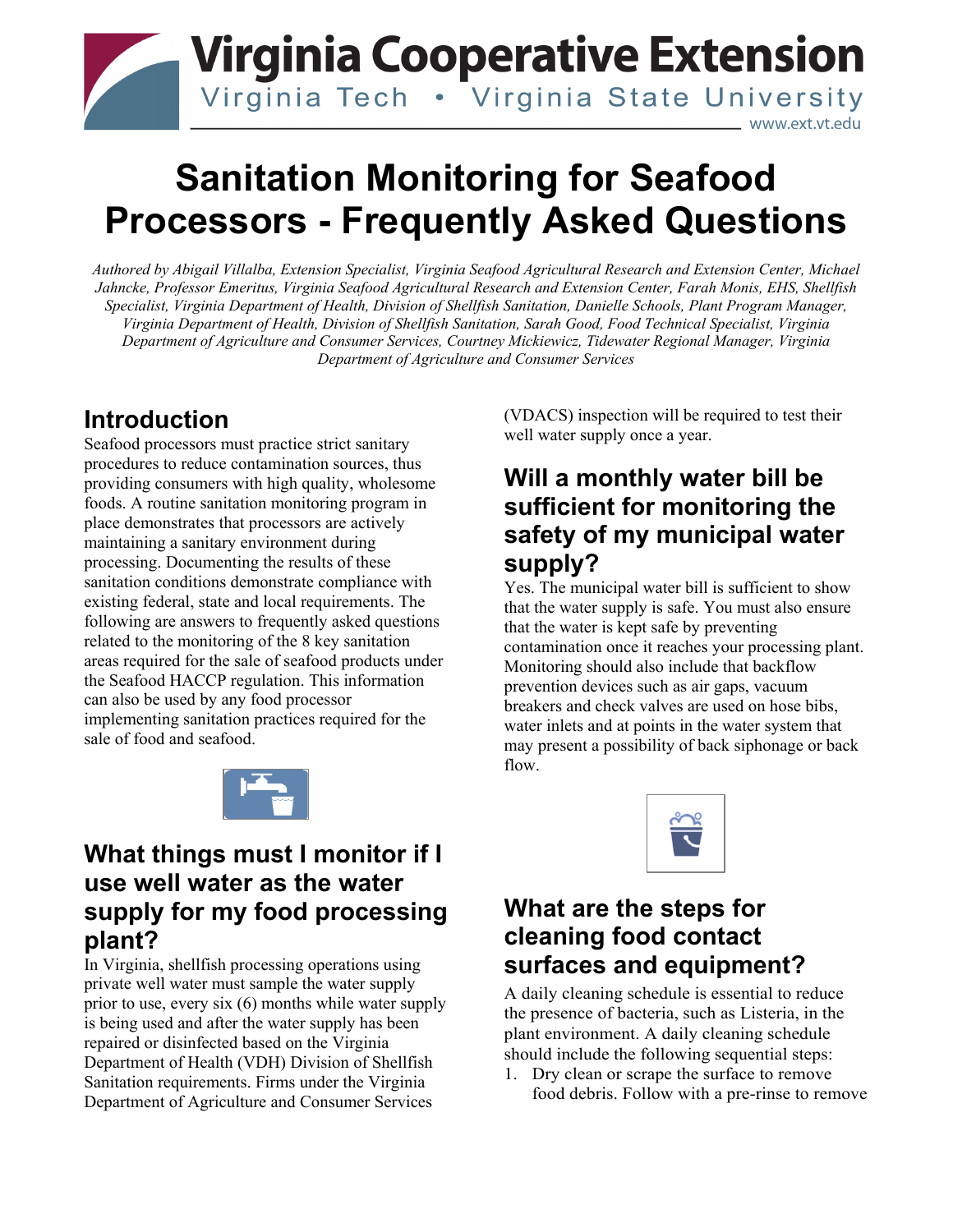small food particles and to wet the surface in preparation for the application of detergent.

- 2. Apply a detergent that is acceptable for the food contact surfaces and that will work with the type of soil and the method of application. Use the recommended water temperature.
- 3. Rinse surfaces with water at the recommended temperature to remove all detergent residue.
- 4. Sanitize with the proper sanitizer and concentration recommended on the label.
- 5. Allow the surfaces to air dry and equipment are in a position they can drip rather than hold water.

 Avoid contamination of the cleaned and sanitized food contact surfaces by following a top to bottom cleaning approach, using low-pressure water spray. Confirm adequate cleanliness and sanitization of equipment and food contact surfaces at the beginning of the production day and/or after cleaning.

## **How much sanitizer should I apply to food contact surfaces of equipment and utensils?**

Table 1 lists common sanitizers and the proper concentration to be used for sanitizing of food contact surfaces such as equipment and utensils. If sanitizers are used in excess of the recommended concentration, sanitizer residue will be left on the surface potentially contaminating food placed on it. Monitor the concentration using the specific test kit for the type of sanitizer used.

| <b>Sanitizer type</b>                 | <b>Concentration for food</b><br>contact surfaces |
|---------------------------------------|---------------------------------------------------|
| Chlorine                              | $100-200*$ ppm                                    |
| Iodine                                | $25*$ ppm                                         |
| Quats                                 | $200*$ ppm                                        |
| $*d2$ not overaged this concontration |                                                   |

\*do not exceed this concentration.

Table 1. Sanitizer concentrations commonly used in food contact surfaces equipment.

## **Can a prepared hand sanitizer solution last all day?**

No. Some sanitizers dissipate and may lose their effectiveness over time and continual use. Monitor these solutions with the appropriate strips and change frequently during the day to ensure the proper strength.

#### **What are the disadvantages of using high-pressure, high volume cleaning equipment?**

High-pressure, high-volume equipment is not recommended for cleaning due to the increased potential from splash and contamination of the cleaned surfaces and equipment. Also, the high volume of fog created can cause increased condensation in the plant environment thus posing a potential for contamination of the cleaned surfaces. Low-pressure cleaning equipment is recommended because it reduces splash and environment fogging during the cleaning procedures.



## **How can I ensure that employees are following sanitary practices?**

Since employees are a major source of food contamination, focus on training and education, and monitoring during their work shift to encourage good sanitary habits and prevent product contamination. Monitor that they are coming to work clean, with clean clothes, removing jewelry, wearing garments that cover body hair, and only working when they are in good health. Smoking, eating, and drinking should only be allowed in designated areas and away from processing areas. Monitor that they are washing their hands frequently, such as prior to returning to their work areas, and at any time their hands become soiled, i.e. picking up trash or touching their face. Pay attention to those employees that move between raw and ready-to-eat food (RTE) areas. Cross contamination between these two areas can be prevented by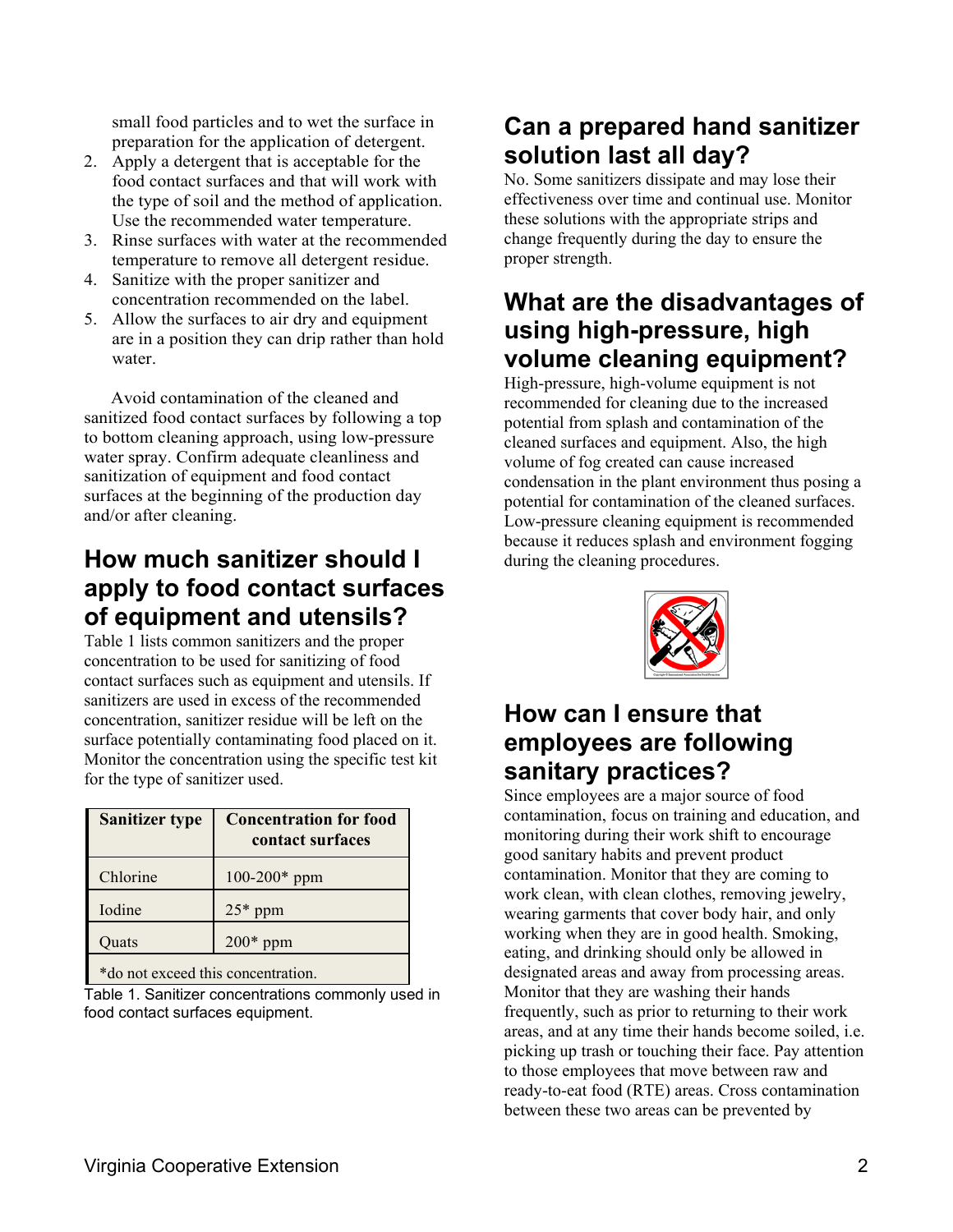designating employees to work in specific areas, designating separate areas for handling raw and RTE products, and/or using color–coordinating equipment and utensils.

## **What should I do when an employee is observed not following sanitary practices?**

Correct deficient behaviors at the time it is observed and evaluate the product for potential contamination and disposition. Take this opportunity to retrain and reemphasize your company policy and the importance of following sanitary practices for the safety of the product.



## **Is hand washing necessary if gloves are used when handling foods?**

Yes. Hand washing is necessary before putting on gloves. Gloves act as a "barrier" to protect the food from contaminated hands. If the hands are dirty before putting on gloves, the gloves will be contaminated, therefore contaminating the food. Gloves are not a substitute for handwashing.

## **When it is recommended to change disposable gloves?**

Disposable gloves should be changed after a prolonged period of use, whenever they are torn or when switching tasks such as bathroom breaks or taking out the trash. Employees should wash their hands before putting on a new pair of gloves. Monitor the use of gloves throughout the day and correct any employees observed carrying out tasks that can contaminate foods by the misuse of gloves.

## **Can I use hand sanitizers instead of washing my hands?**

No. Washing hands using soap and warm water and proper hand washing technique will ensure hands are

clean. Hand sanitizers are only effective when applied to physically cleaned hands and should not be used to replace hand washing.

## **What supplies should be provided at hand washing and bathroom sinks?**

Hand washing sinks in processing areas and in the bathrooms should be supplied with: an adequate supply of hot and cold running water, soap, a suitable method of hand drying (e.g. paper towels from a dispenser or hand dryers), a trash container and signage instructing employees when and how to wash their hands. Hand washing sinks must be located close to the working area, accessible and unobstructed and maintained in good working condition. Throughout the day, check and replenish these supplies and, if necessary, repair improperly working sinks.

## **Should separate sinks be provided for hand washing and equipment washing?**

Yes. Hand washing sinks must be dedicated to hand washing only. When hand washing sinks are used for food preparation or for cleaning utensils, hands can become contaminated with residue left from foods and soiled utensils. At the same time, it is inappropriate to wash hands in a food preparation sink or a multi-compartment equipment washing sink because dirty hands can contaminate the sink basin, especially if used by employees returning from bathrooms. Sinks used for cleaning equipment such as mops, must never be used for anything other than the designated purpose.

## **What should I do if I observe condensation in a food processing area?**

Remove any food products, food packaging material, utensils, or movable food contact surfaces from under the area with the condensation. Clean the accumulated condensation, and then clean and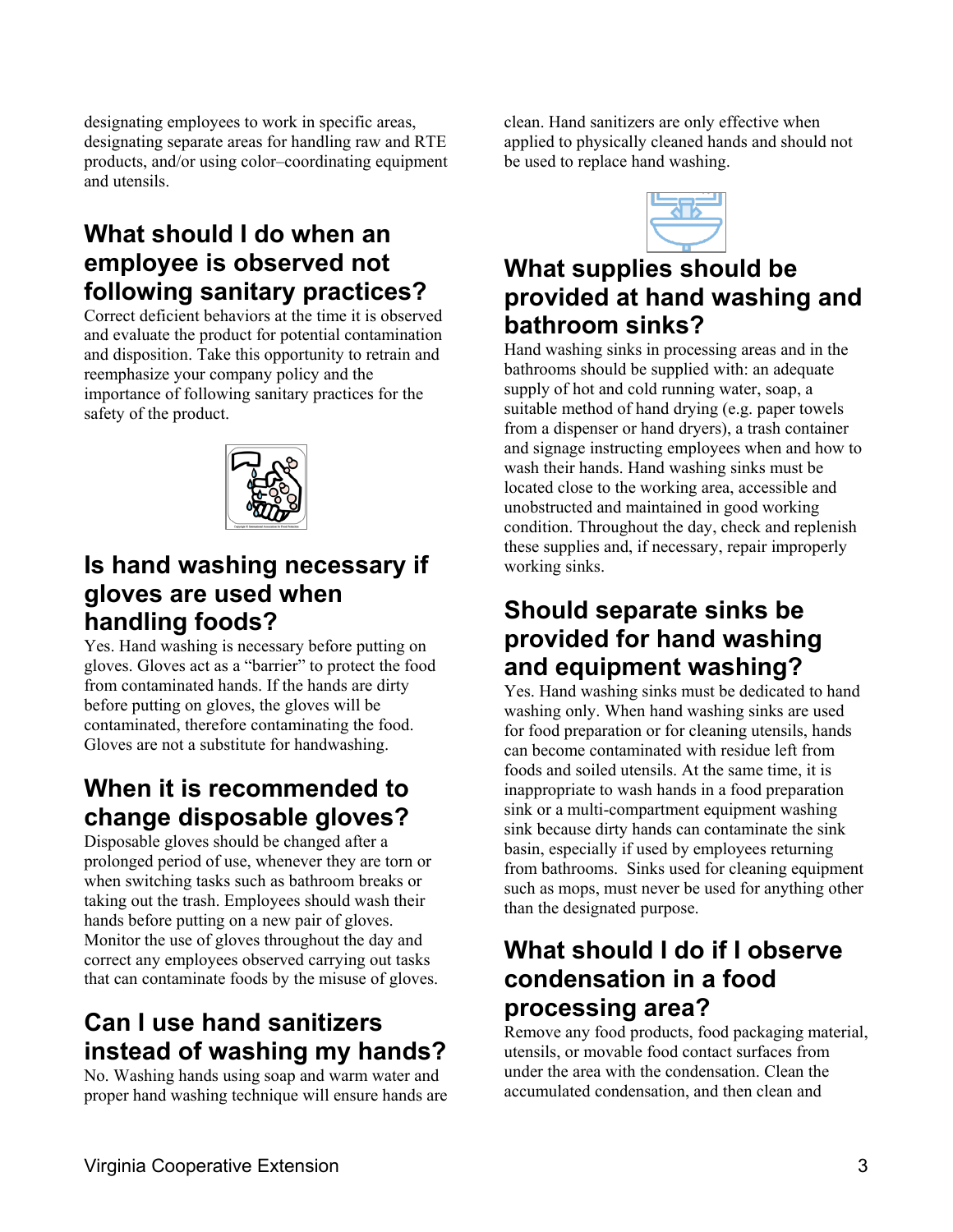sanitize the stationary food contact surfaces affected by the condensation. Determine if any food, food packaging material, or utensils were affected, and determine their disposition. Monitor for condensation formation daily and correct the root cause of the problem to prevent any future occurrences.

## **What do I need to monitor related to toxic compounds?**

Toxic compounds include cleaners, detergents, sanitizers, pesticides, lubricants, etc. and should be handled with caution. Daily monitoring should confirm that cleaning compounds are approved for use in a food processing environment, that the proper sanitizer concentration is used according to the label and that they are stored, in areas where food is not stored, where they cannot contaminate food products or food packaging. Scented cleaners, sanitizers and lubricants that are not approved for use on food contact surfaces should not be used.



## **How can I best monitor my employee's health and hygienic practices?**

Start by establishing a company health policy. Employees must be made aware of the policy protocol for reporting certain symptoms or illnesses to management. Before and during work, monitor employees' hands and wrists for uncovered infected cuts and boils and symptoms such as vomiting, diarrhea, sore throat, fever or jaundice. Based on the monitoring observations, determine if they need to be restricted or excluded from work.

## **How do I know when to restrict or exclude an employee from work?**

If an employee is showing symptoms such as, vomiting, diarrhea, sore throat with fever or jaundice you need to ask them questions to determine if they

need to be excluded or restricted from working with foods.



## **I already have a pest control service; do I still need to monitor for pests?**

Yes. Whether or not you use a pest control service, monitoring for the presence of pest is still your responsibility. Monitor that surroundings are clean and free of trash that can provide food, water and protection to pests. The building structure should be secured so that it prevents the entry of pests. The inside of the plant is kept clean including equipment, food contact surfaces and areas where food and food packing materials are stored.

Review the inspection report provided by the pest control service and act if deficiencies are noted. The paperwork left by the pest control service provides documentation of treatments and corrections, and should be kept as part of your pest control monitoring records.

## **I usually correct deficiencies when I see them; do I still need to record them on the monitoring record?**

Yes. Always record the corrections to sanitation deficiencies when you see them. If the deficiency is noticed but can't be corrected right away, make a note of this in the monitoring record. Writing corrections to deficiencies on the monitoring records is not an indication of poor plant practices but that the facility is actively managing their sanitation program.

## **What do I need to do with the sanitation monitoring records?**

Sanitation monitoring records must be retained by the processing facility and be available for inspection by the regulatory authorities. Retain sanitation monitoring records at least 1 year for